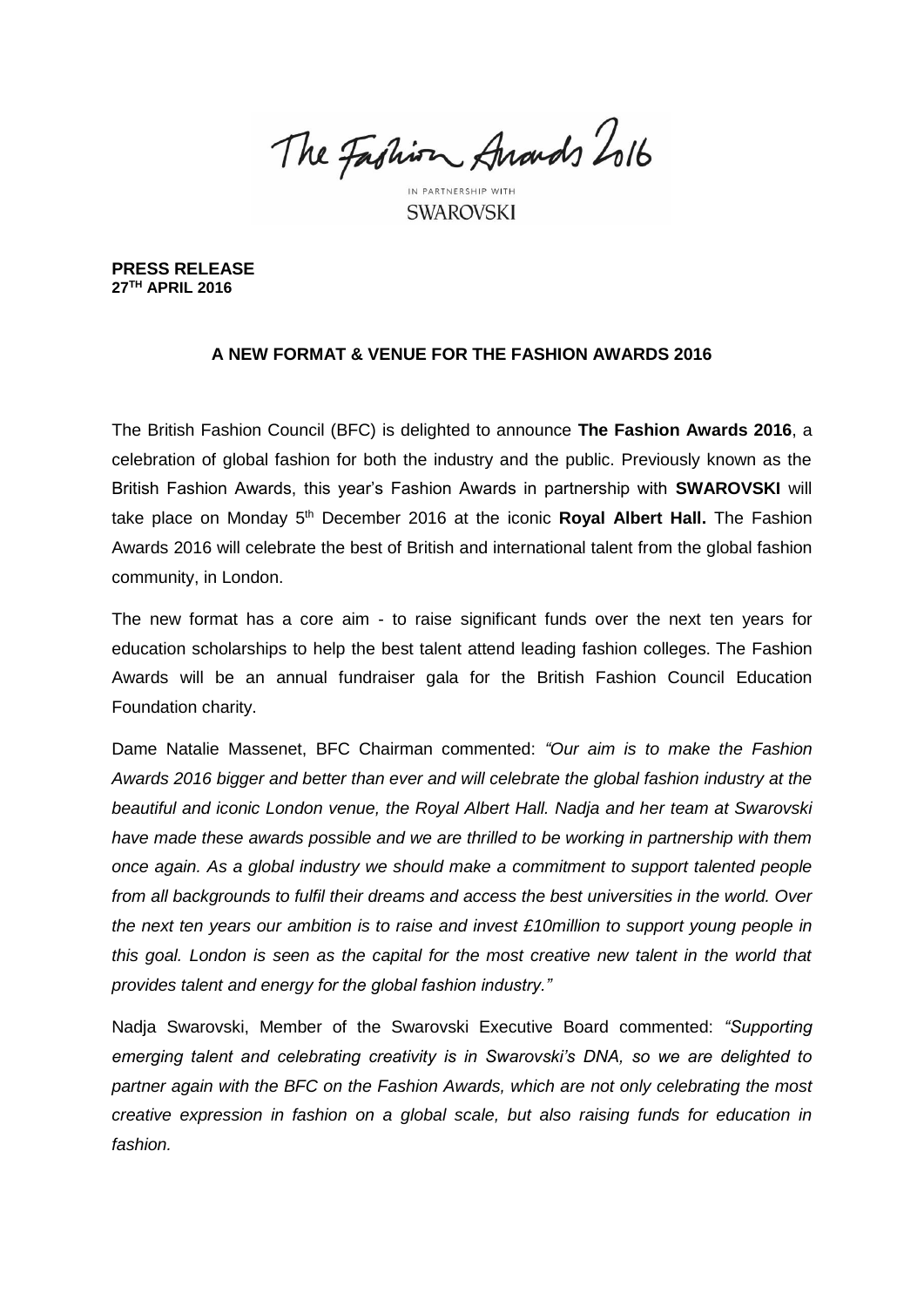*The Royal Albert Hall is the perfect venue for this evolved event, which will truly celebrate and cement London's position as the world's pre-eminent creative hub, whilst giving back to the fashion industry."*

Caroline Rush CBE, BFC Chief Executive stated: *"We have been developing a large scale Awards format that this year will become a celebration of British and international excellence as well as a significant fundraiser to give opportunities to talented young people. Our ambition for the evening is that the best of the fashion world will come together in London to recognise talent in design, creativity, business as well as those whose outstanding contribution to the industry have significant changed it for the better."*

Sarah Mower MBE and Meribeth Parker presidents of the BFC Education Pillar and Trustees of its Education Foundation said: *"It's a fact that without the stream of talent Britain's great fashion education teaches, London Fashion Week could not be the vibrant force it is today. Now that students are facing extreme debt, we are aware of how vital it is to continue to identify, encourage and financially support the people the fashion business will depend on in the future. The British Fashion Council Education Foundation is committed to introducing young people to the huge variety of opportunities which now exist in the industry on the business sides as well as the creative. The money raised from this drive will underpin work in schools, support apprenticeships and enable BA and MA students to continue their studies. We are grateful for every philanthropic donation to this cause, which secures the future not just of talented young people, but of the industry itself."* 

Each year the awards are voted on by the BFC's international judging panel, made up of over 800 key industry figures, from all corners of the fashion community. This celebration has been an important part of the British fashion calendar since 1989. Last year's ceremony saw over 450 VIPs and industry heavyweights in attendance, alongside a sold out auditorium of over 2,000 guests, with attendees including Anna Wintour OBE, David Beckham OBE, Karl Lagerfeld, Lady Gaga, Naomi Campbell, Nick Knight OBE, Olivier Rousteing, Samantha Cameron and Victoria Beckham.

Tickets for the general public will go on sale on Tuesday 3<sup>rd</sup> May 2016. For more information visit: [fashionawards.com](http://www.fashionawards.com/)

The generosity and commitment of our sponsors is more vital than ever. Please help us by acknowledging our Principal Sponsor Swarovski for their support of the Fashion Awards 2016. Official Presenting Sponsors of the event are M•A•C, and TONI&GUY, with Mercedes-Benz as Official Sponsor.

# **-ENDS-**